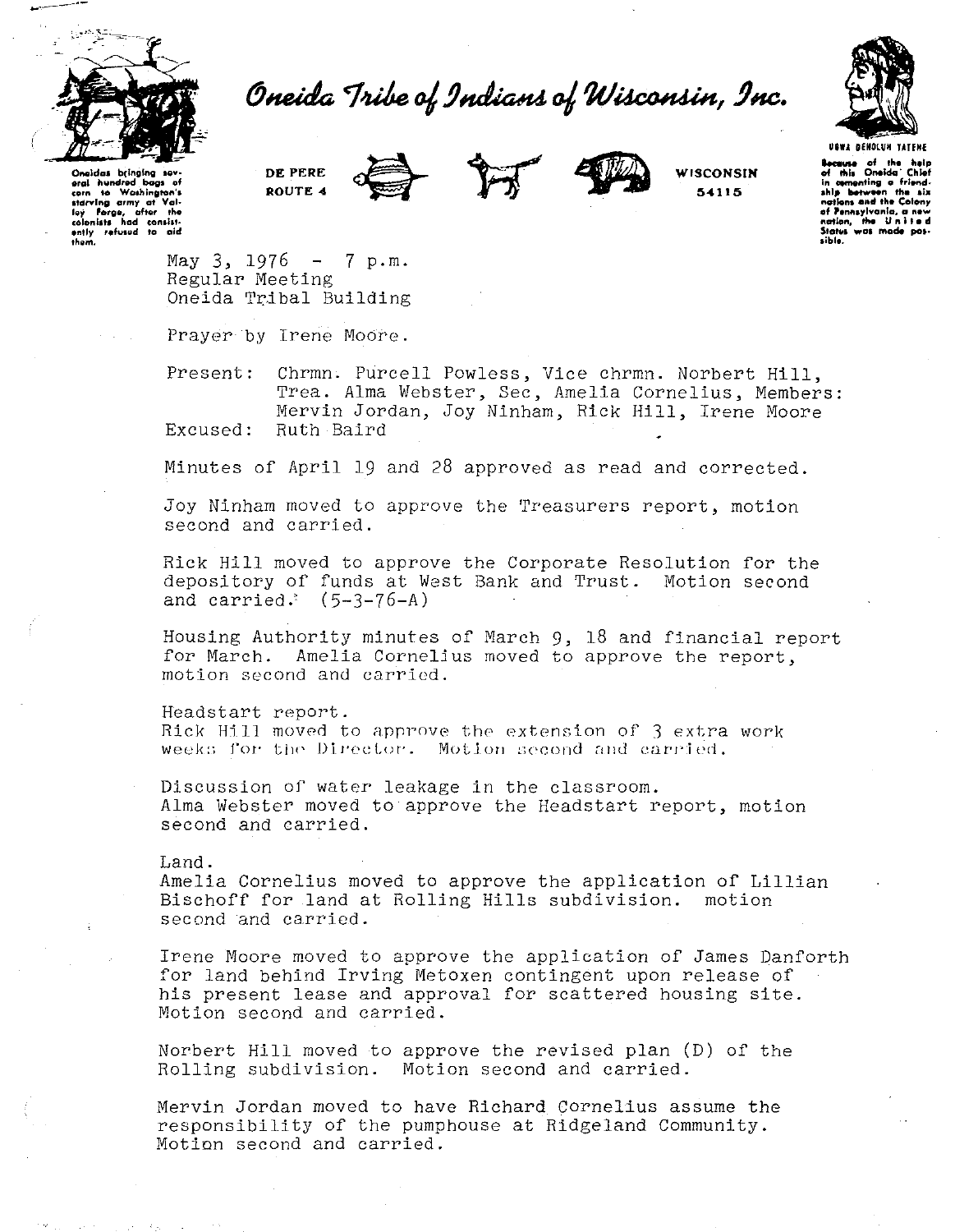May 3, 1976 Oneida Tribe of Indians P. *2* 

Joy Ninham moved to cancel the leases of the following because the have not made permanent residence on thier lease sites:

1. Kent and Stacy Brunette

2. Albert and Margaret Danforth

3. Ben Vieau

4. Robert Smith

5. Ken Harris

Motion second. 6 for, l abstained, motion carried.

Charlene Cooper is to be contacted to see if she intends to permanently reside on her lease site.

Norbert Hill moved to advertize in the Kali Wisaks to name the road at Cora House site. Motion second and carried.

Elderly Services Counselor report. Alma Webster moved to cover the expenses of Priscilla Manders to attend the NTCA National Planning Committee meeting at Phoenix June 15-18 from ONAP funds. Motion second and carried.

Personnel Seiection Committee recommendation. Norbert Hill moved to concur with thier recommendation to hire Mary Webster as the film project secretary. Motion second and carried. 1 opposed, 6 for

Mervin Jordan moved to approve the position of Carpenter Helper for the HIP program through CETA. Motion seoond and carried.

Irene Moore moved to apply for adult slots from Outagamie County and no summer youth slots. Motion second-and carried.

Health Coordinators report. Norbert Hill moved to approve the proposal for Indian Outreach CHR to serve the Green BAy area. Resolution  $5-2-76-B$ Second by Joy Ninham, motion carried.

Amelia Cornelius moved to approve the report, motion second and carried.

T.G.D.P. - Amelia Cornelius moved to approve the report, motion second and carried.

Joy Ninham moved to approve the Pulaski Home School Coordinators report. Motion second and carried.

Joy Ninham moved to table Pulaskis memo for Executive Session. Motion second and carried.